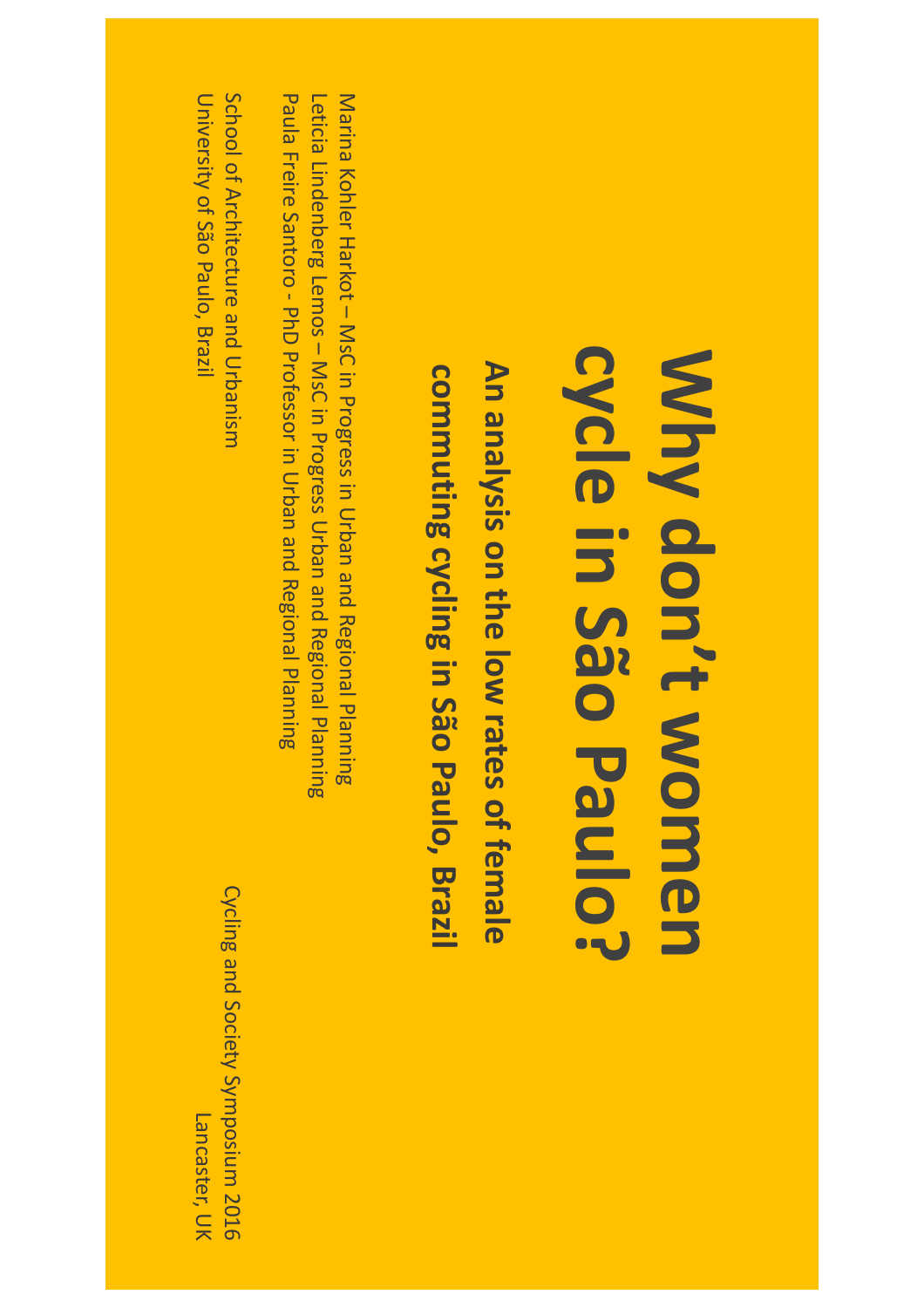## **Low rates of female cycling in São Paulo?**

Empirical knowledge says so...

... And the<br>o available data on cycling in São Paulo as well

- г Origin-Destiny Survey by the<br>o subway company: women **Nere** never more than 12% of the bike<br>Si trips (2012)
- г Bike counts by the local cycling advocacy groups (2010 – 2016): women are an average <u>ር</u> ~ 8% of the<br>o counted cyclists
- г **Cyclists** Profile Survey (2015): women were 14% of 1.804 interviewed cyclists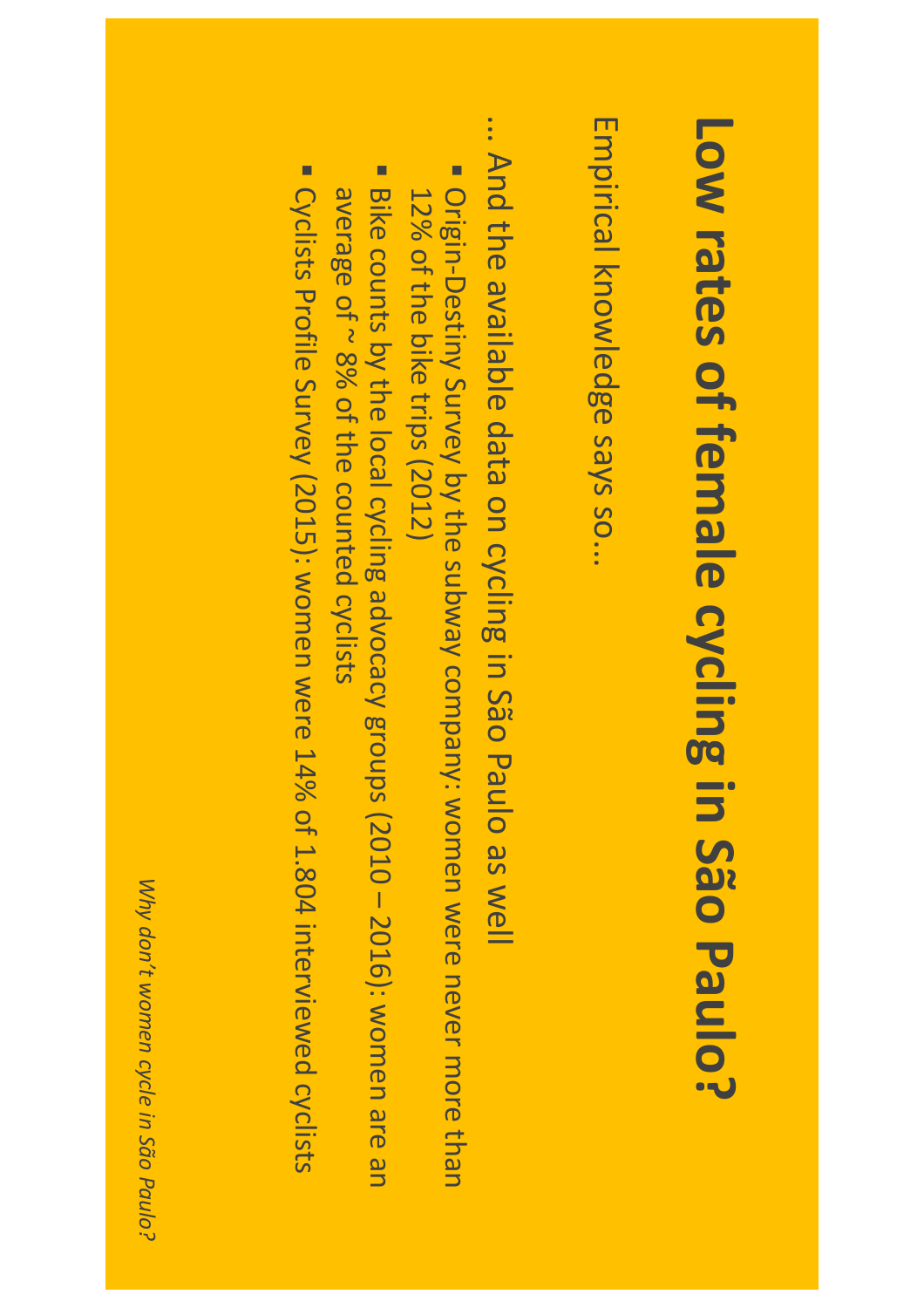### **Context – 2013: change of paradigm**

- $\Box$ Electoral campaign 2012: candidates signed compromise with cyclist's groups in order  $\bf \overline{C}$ invest in cycle infrastructue
- Г January 2013: newly elected mayor faces tragic car-collision with cyclist in his first month in the office
- г Local administration starts dialogue with local cyclists; talk Local administration starts dialogue with local cyclists; talk is intensified after June 2013's protests against the<br>o raise <u>ር</u> transportation transportation fares
- $\Box$ Government makes plans o<br>J implementing 400km of cycle infrastructure intrastructure until end-2016 end-2016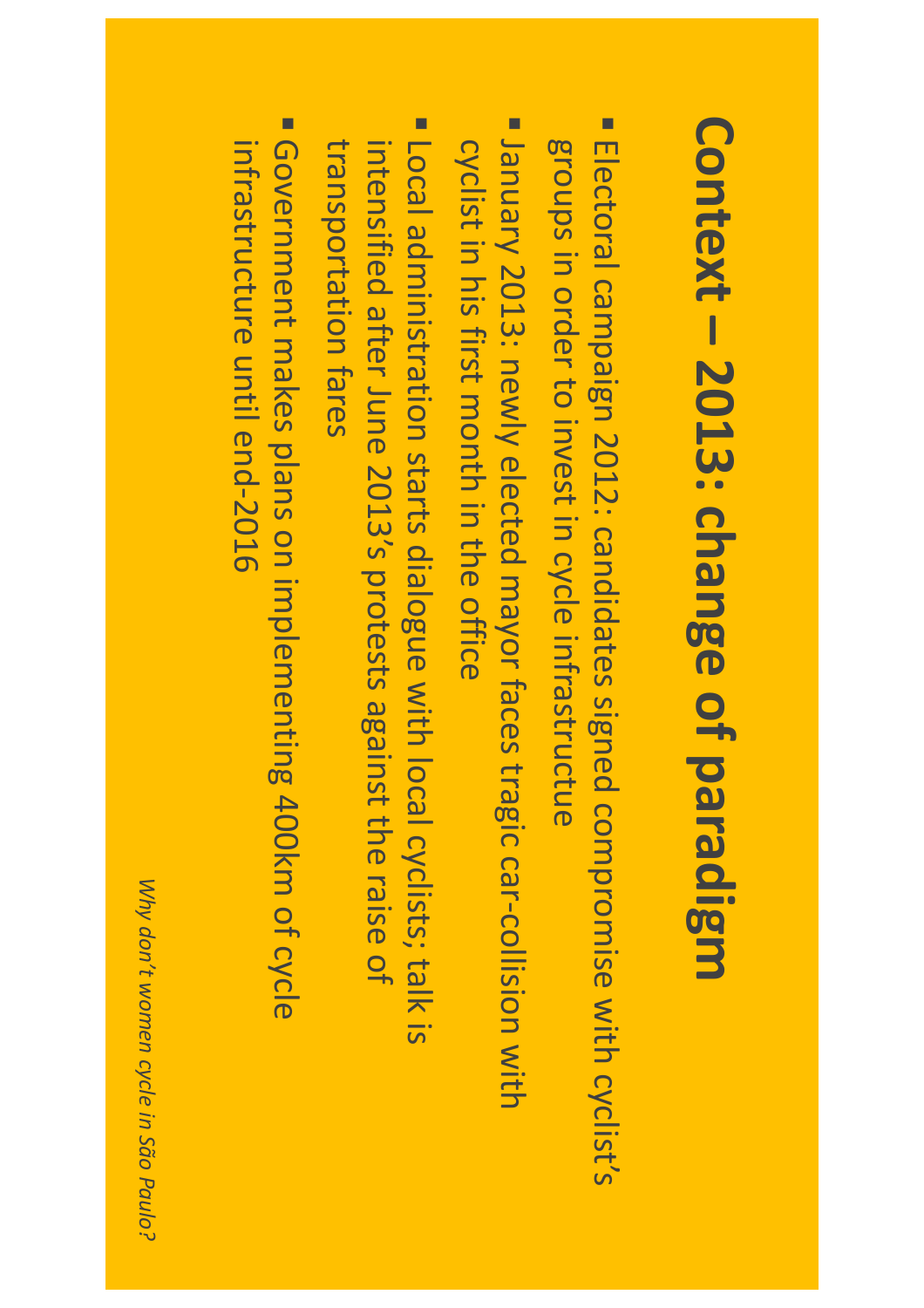# **Origin-Destiny Origin-Destiny Survey**

- Г measure active transportation transporte – does not serve to trips transporte – measure Made (walking for planning does not and<br>D transportation cycling) massserve to
- Г Even though, it is the<br>a most comprehensive survey in the metropolitan metropolitan region
- г Very low<br>Mo female bike trips rates: the peak was in 2012 and the<br>o trips **Nere** only 12%



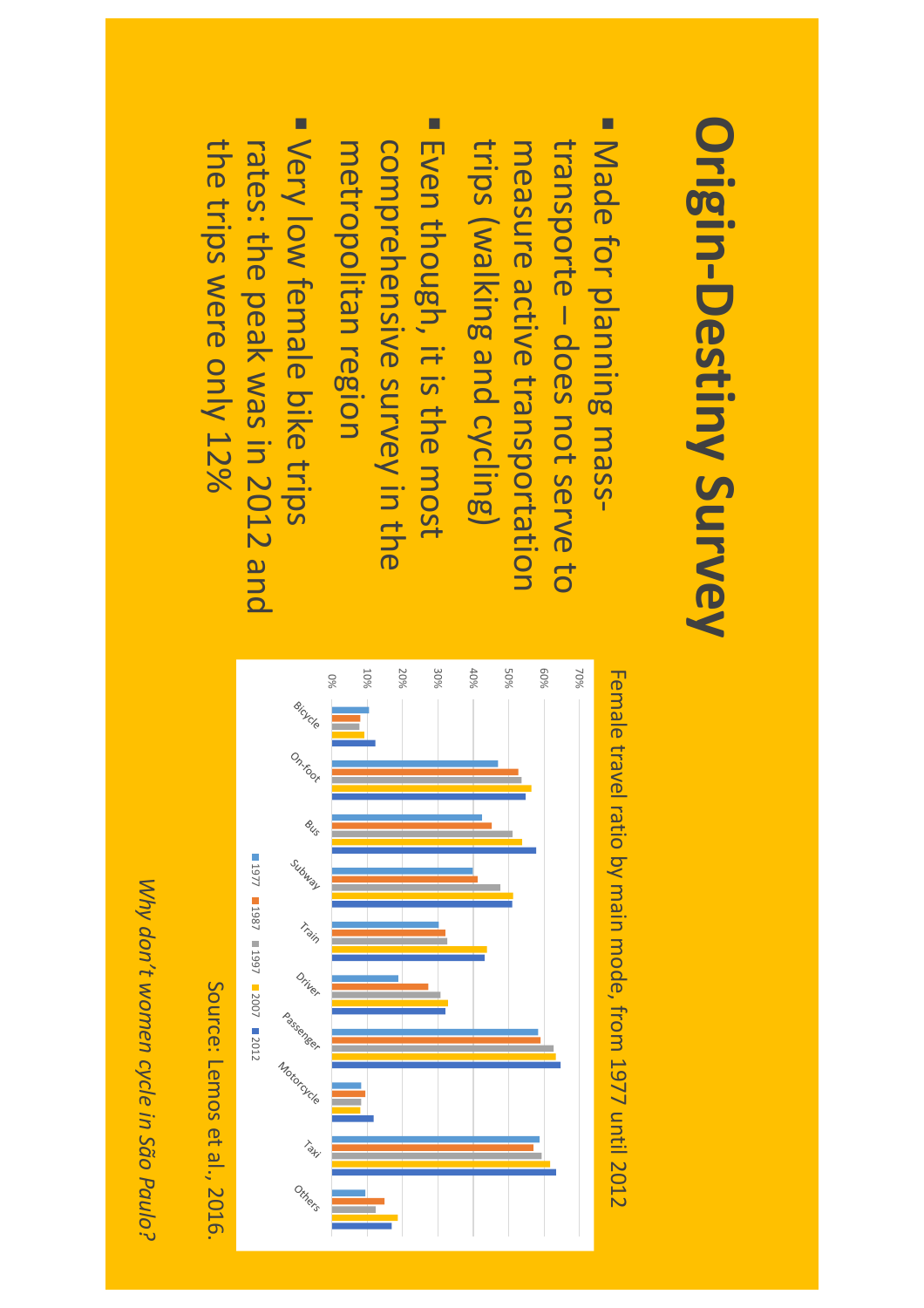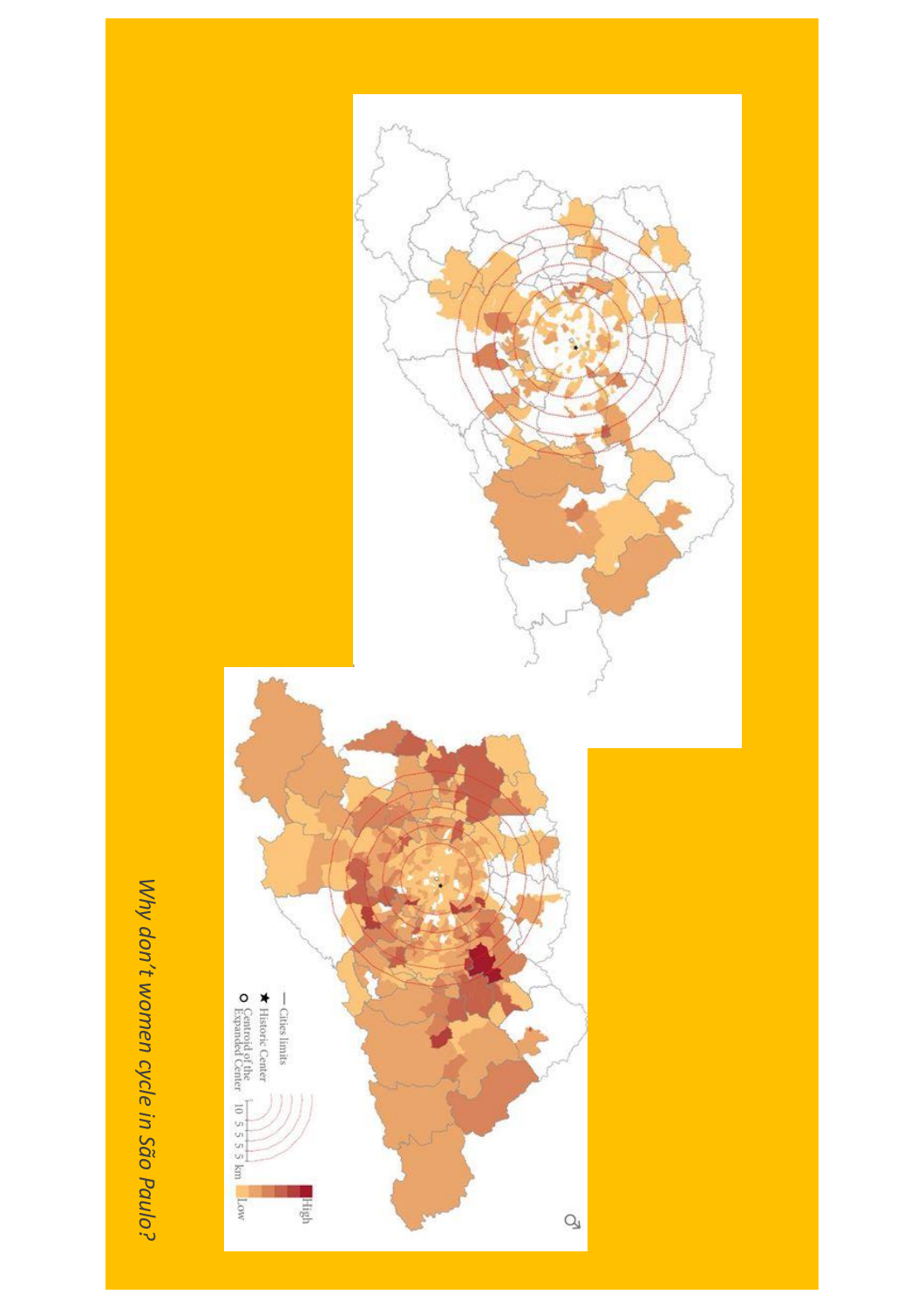#### **Bike counts**

- $\Box$ Bike counts o<br>J 11 roads since 2010
- г Only two roads with historical series of more than three periods, with counts pre<br>P and<br>D post infrastructure
- Г Avenida Paulista – 118% increase in cyclists; 1,004% increase <u>in</u> female cyclists
- 2010: 27 women 2010: 27 women
- **2015: 298 womer** 2015: 298 women
- Avenida Eliseu de Almeida 122% increase in cyclists; 1,444% Avenida Eliseu de Almeida – 122% increase in cyclists; 1,444% increase in female cyclists
- **E 2010: 9 women** 2010: 9 women
- **2015: 139 women** 2015: 139 women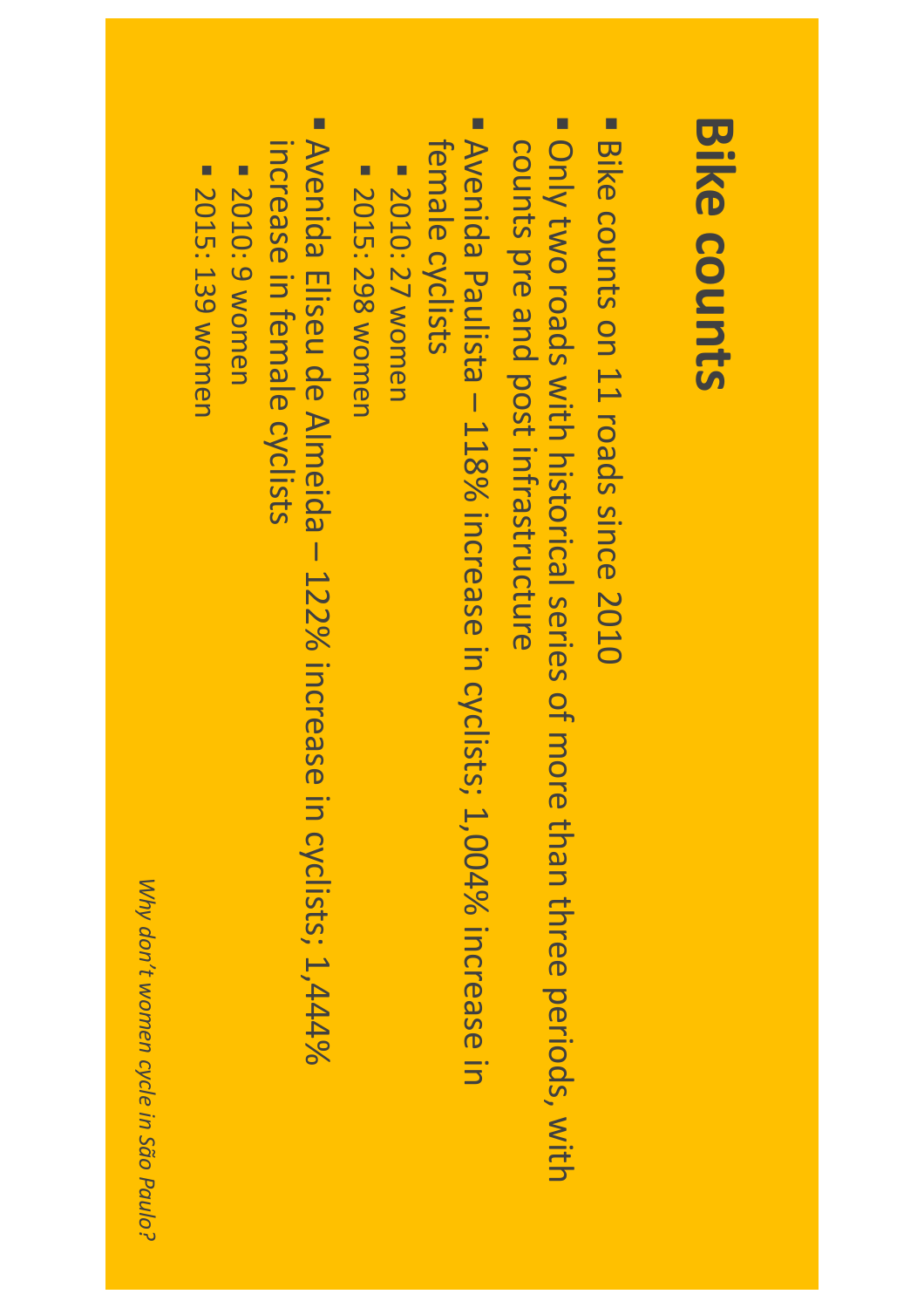## **Cyclist's Profile Survey (2015)**

- Г First massive quantitative research o<br>J urban cycling and<br>D the<br>a profile of São Paulo's cyclists; 1.804 cyclists interviewed (and 257 women)
- Г Methodology not made  $\bf \overline{C}$ capture the share <u>ር</u> bycicle trips in the city
- п Bias in the methodology might have influenced the<br>o socioeconomical profile of the<br>o interviewed female cyclists
- г 48% of the<br>o women had income above 3 MW, against 28% of the<br>o men
- г 75% of the women had completed college or graduate school, against 50% of the<br>O man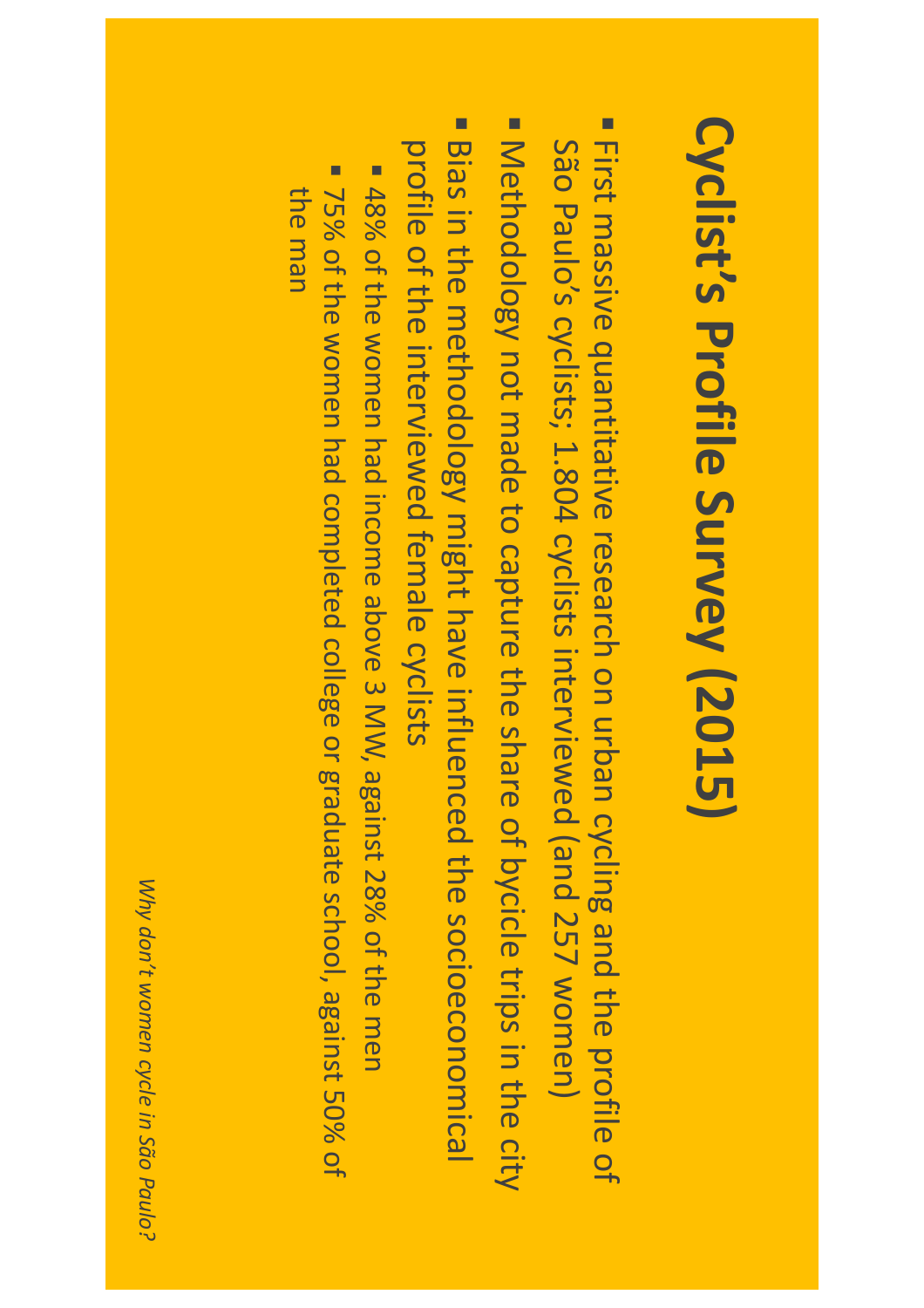## **Cyclist's Profile Survey (2015)**

- Г Men and<br>D women's use of the<br>o bicycle in São Paulo seem  $\bf \overline{C}$ ල<br>ල similar – women tend  $\bf \overline{C}$ have a little smaller travel times and  $\bf \overline{C}$ use the bicycle less frequently in the week
- Г Women appeared as being more recent cyclists than man: 60% have been cycling for less than O<br>D<br>D year, while for men the<br>a proportion <u>..</u><br>-34%
- Г Women tend  $\bf \overline{C}$ use the bycicle more often for shopping trips than men (42% against 27%)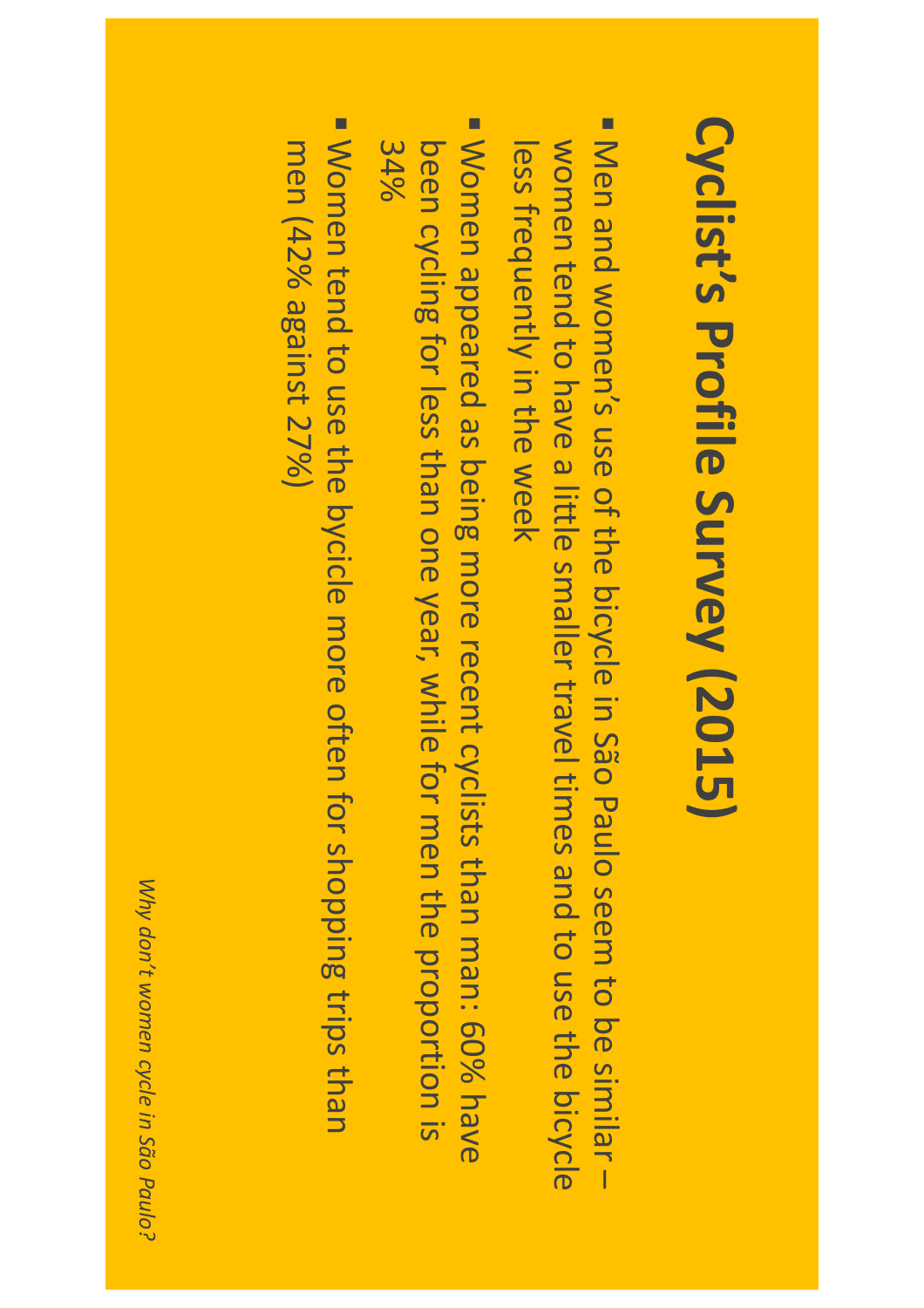## **Conclusions (and what's next?)**

- Г The travel patterns are different for men and women – specially cycling travel patterns
- Г How Can **MG** discuss that gender difference in cycling patterns considering the<br>o female socialization and<br>D women's main responsibility for domestic tor domestic work?
- Г We'be been watching a huge increase <u>ር</u><br>ት female cyclists in São Paulo – pa<br>F that <u>..</u><br>also true for cyclists in general
- $\blacksquare$ Infrastructure? infrastructure?Does that increase <u>..</u> directly linked  $\bf \overline{C}$ the<br>o implemention <u>ር</u>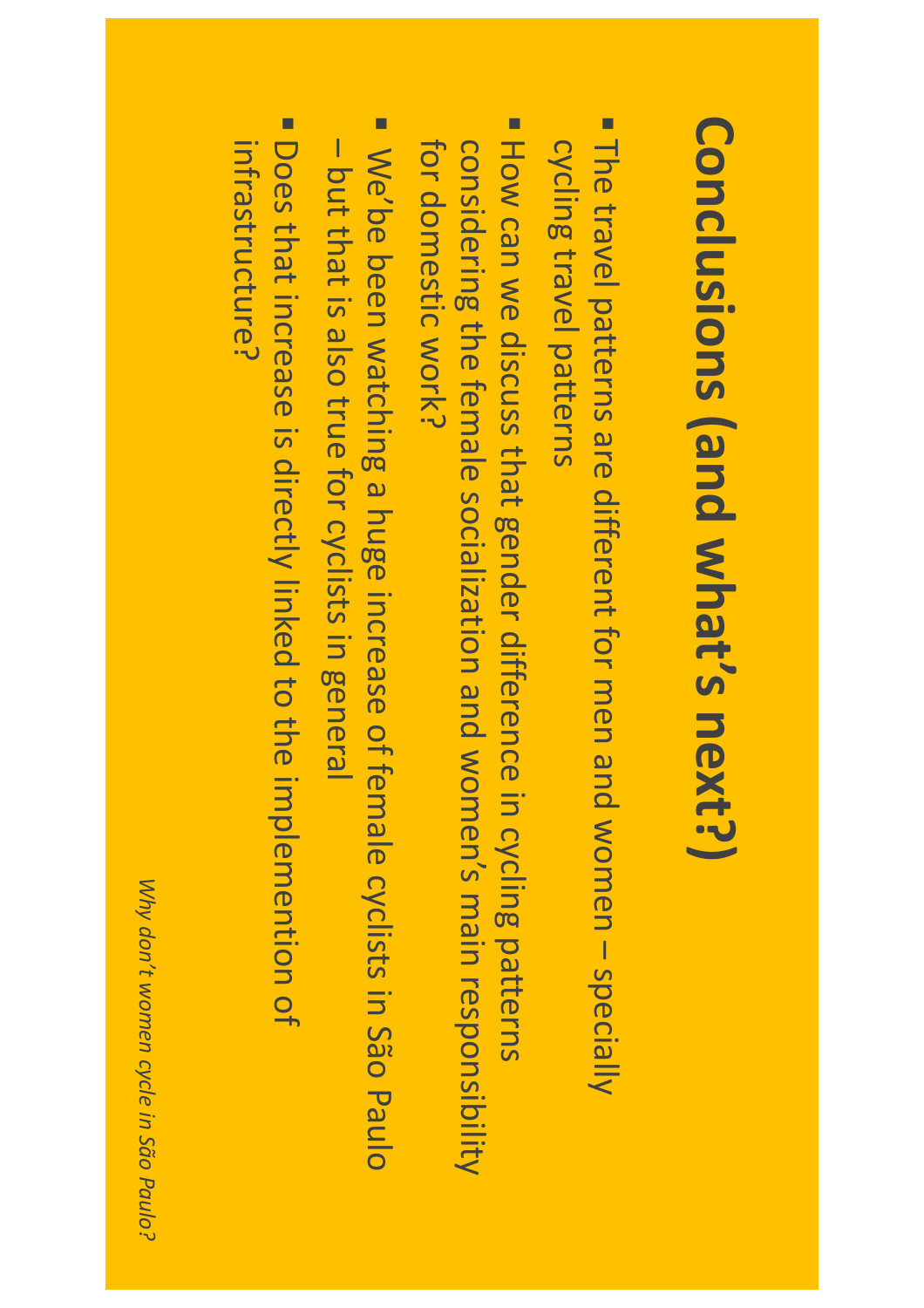## **Conclusions (and what's next?)**

- Г There's few data available  $\bf \overline{C}$ draw conclusions and causal relations: **MG** need more information
- Е Recent launch <u>ር</u> <u>م</u><br>ح specific research the<br>o challenges for women cycling in São Paulo is a first step towards that. Some findings:
- г Female bicycle trips **Nere** found over the entire city, proving again Origin-Destiny Survey's lacks
- г Shopping is the<br>o 2nd most common destination for cyclists and<br>D non-cyclists
- г **Cyclists** tend  $\mathsf{S}$ be mothers less often than non-cyclists